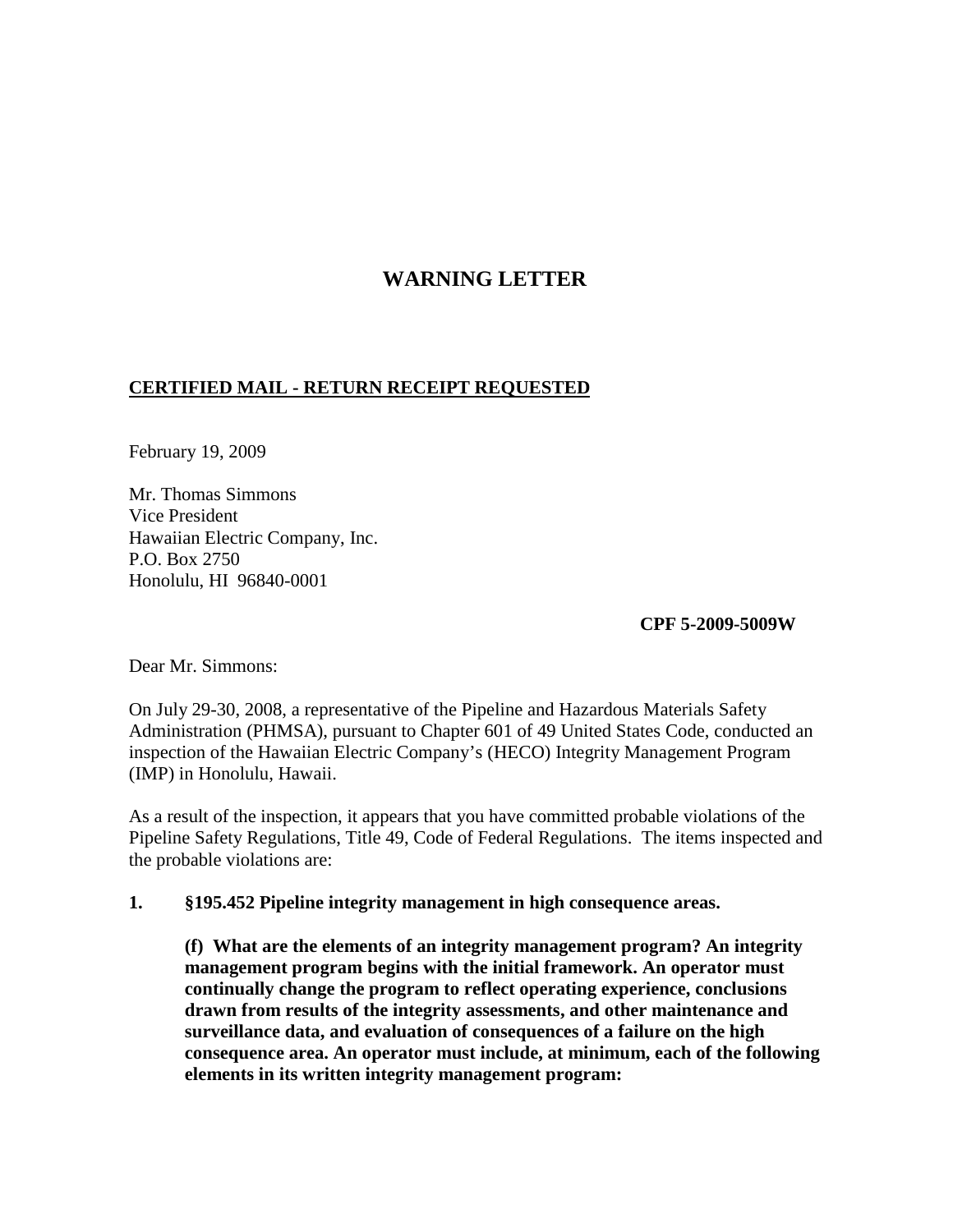## **(4) Criteria for remedial actions to address integrity issues raised by the assessment methods and information analysis (see paragraph (h) of this section);**

The HECO's in-line inspection (ILI) vendor specification required the ILI vendor to submit the Final Report within 60 days from the assessment date of October 17, 2007. HECO did not receive the Final Report until March 28, 2008.

#### **2. §195.452 Pipeline integrity management in high consequence areas.**

**(f) What are the elements of an integrity management program? An integrity management program begins with the initial framework. An operator must continually change the program to reflect operating experience, conclusions drawn from results of the integrity assessments, and other maintenance and surveillance data, and evaluation of consequences of a failure on the high consequence area. An operator must include, at minimum, each of the following elements in its written integrity management program:**

**(3) An analysis that integrates all available information about the integrity of the entire pipeline and the consequences of a failure (see paragraph (g) of this section);**

**(g) What is an information analysis? In periodically evaluating the integrity of each pipeline segment (paragraph (j) of this section), an operator must analyze all available information about the integrity of the entire pipeline and the consequences of a failure. This information includes:**

**(1) Information critical to determining the potential for, and preventing, damage due to excavation, including current and planned damage prevention activities, and development or planned development along the pipeline segment;**

**(2) Data gathered through the integrity assessment required under this section;**

**(3) Data gathered in conjunction with other inspections, tests, surveillance and patrols required by this Part, including, corrosion control monitoring and cathodic protection surveys; and**

**(4) Information about how a failure would affect the high consequence area, such as location of the water intake.**

The HECO needs to implement a review of their data integration derived from their previous ILI assessment results to strengthen the HECO integrity management performance. The ILI results are critical to measure the effectiveness of their damage prevention program, i.e. corrosion growth rate, coating conditions, and etc…

**3. §195.452 Pipeline integrity management in high consequence areas. (e) What are the risk factors for establishing an assessment schedule (for both the baseline and continual integrity assessments)?**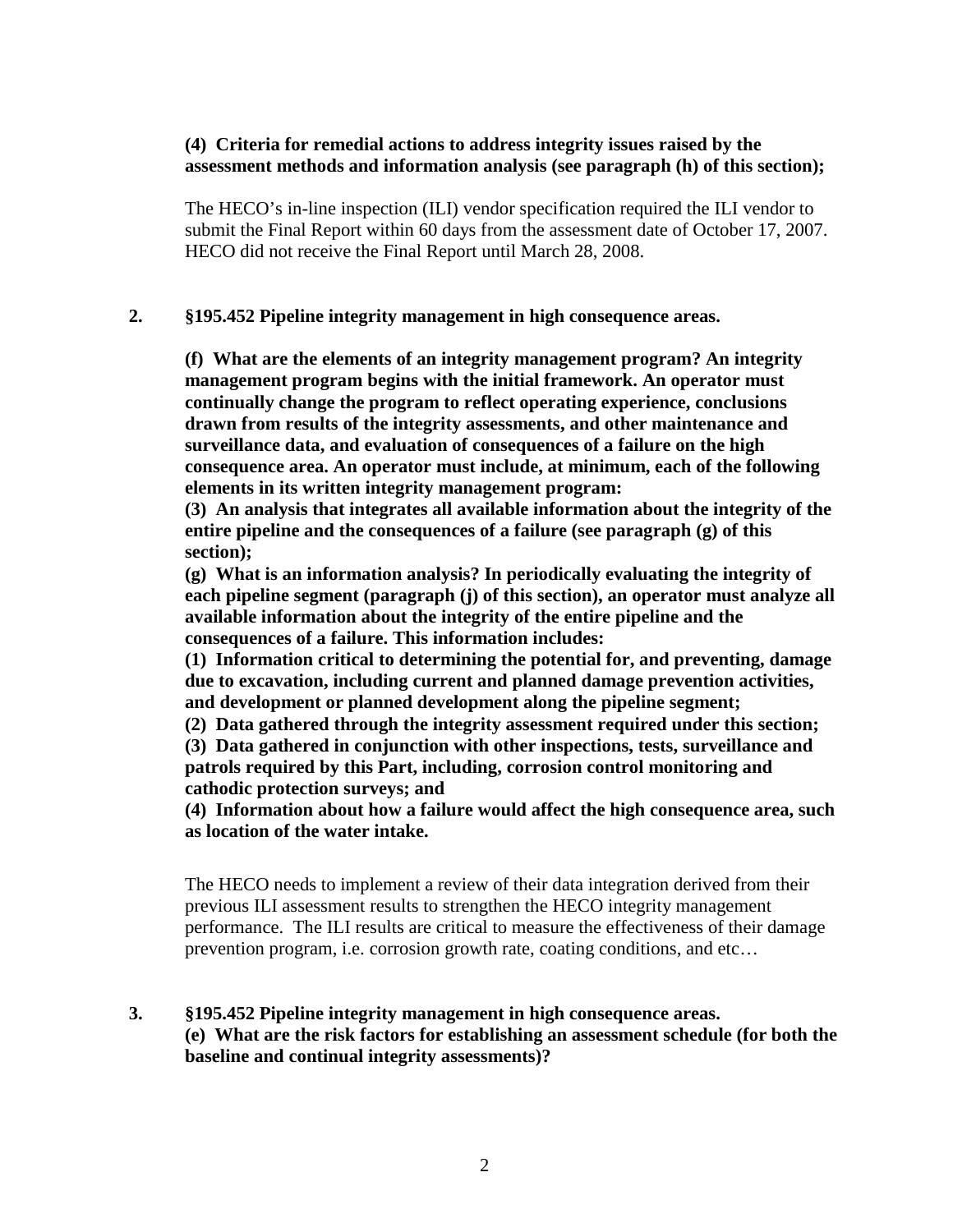**(1) An operator must establish an integrity assessment schedule that prioritizes pipeline segments for assessment (see paragraphs (d) (1) and (j) (3) of this section). An operator must base the assessment schedule on all risk factors that reflect the risk conditions on the pipeline segment. The factors an operator must consider include, but are not limited to:**

**(i) Results of the previous integrity assessment, defect type and size that the assessment method can detect, and defect growth rate;**

**(ii) Pipe size, material, manufacturing information, coating type and condition, and seam type;**

- **(iii) Leak history, repair history and cathodic protection history;**
- **(iv) Product transported;**
- **(v) Operating stress level;**
- **(vi) Existing or projected activities in the area;**

**(vii) Local environmental factors that could affect the pipeline (e.g., corrosivity of soil, subsidence, climatic);**

- **(viii) geo-technical hazards; and**
- **(ix) Physical support of the segment such as by a cable suspension bridge.**

**(2) Appendix C of this part provides further guidance on risk factors.**

The HECO risk based analysis process based solely on using Subject Matter Experts (SME). The HECO needs to consider risk results in a more comprehensive manner to help assure risk reduction efforts are prioritized on the overall highest risk areas, i.e. data driven risk based scenario.

#### **4. §195.452 Pipeline integrity management in high consequence areas.**

**(f) What are the elements of an integrity management program? An integrity management program begins with the initial framework. An operator must continually change the program to reflect operating experience, conclusions drawn from results of the integrity assessments, and other maintenance and surveillance data, and evaluation of consequences of a failure on the high consequence area. An operator must include, at minimum, each of the following elements in its written integrity management program:**

**(6) Identification of preventive and mitigative measures to protect the high consequence area (see paragraph (i) of this section);**

**(i) What preventive and mitigative measures must an operator take to protect the high consequence area?**

**(1) General requirements. An operator must take measures to prevent and mitigate the consequences of a pipeline failure that could affect a high consequence area. These measures include conducting a risk analysis of the pipeline segment to identify additional actions to enhance public safety or environmental protection. Such actions may include, but are not limited to, implementing damage prevention best practices, better monitoring of cathodic protection where corrosion is a concern, establishing shorter inspection intervals,**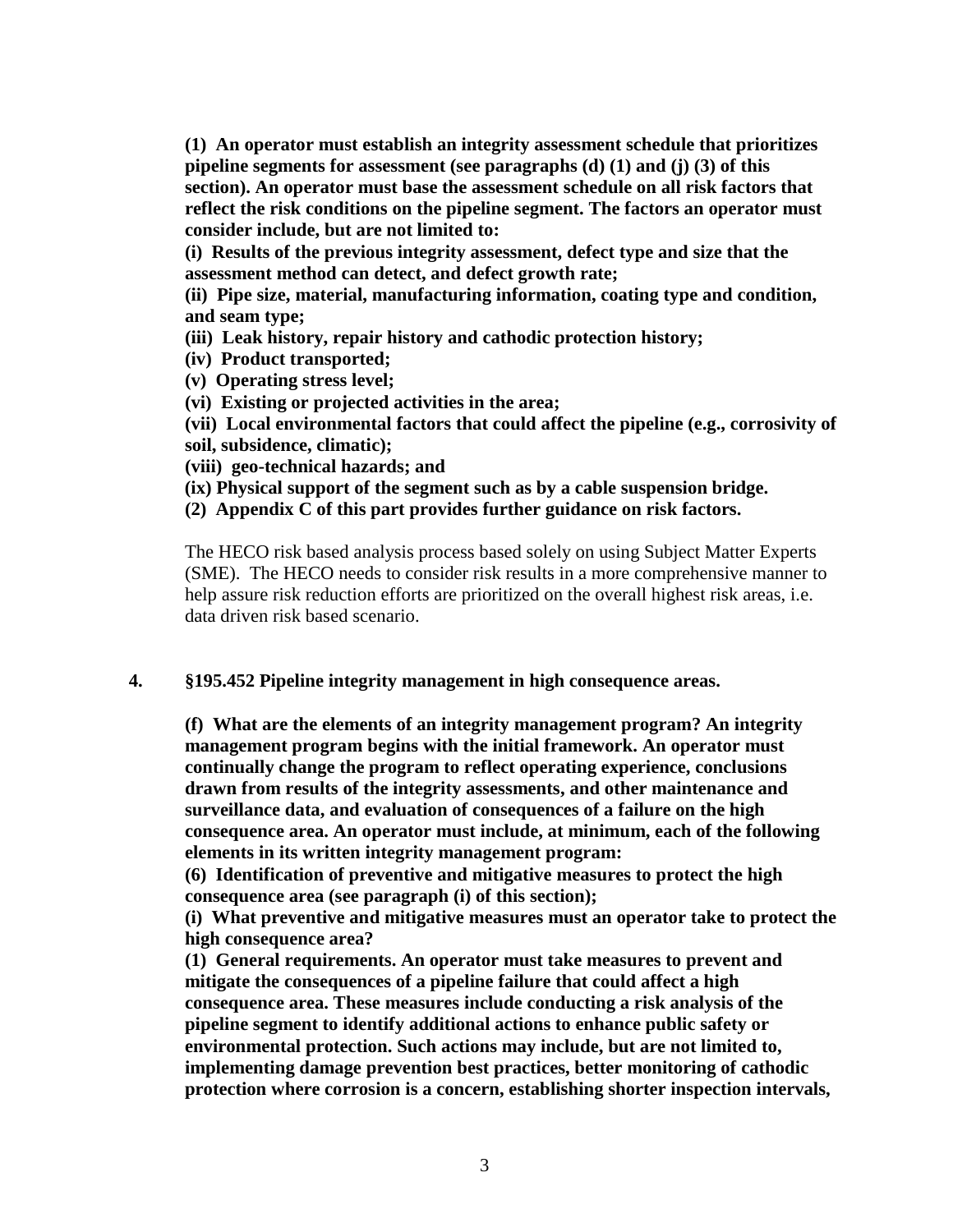**installing EFRDs on the pipeline segment, modifying the systems that monitor pressure and detect leaks, providing additional training to personnel on response procedures, conducting drills with local emergency responders and adopting other management controls.**

**(2) Risk analysis criteria. In identifying the need for additional preventive and mitigative measures, an operator must evaluate the likelihood of a pipeline release occurring and how a release could affect the high consequence area. This determination must consider all relevant risk factors, including, but not limited to:**

**(i) Terrain surrounding the pipeline segment, including drainage systems such as small streams and other smaller waterways that could act as a conduit to the high consequence area;**

- **(ii) Elevation profile;**
- **(iii) Characteristics of the product transported;**
- **(iv) Amount of product that could be released;**
- **(v) Possibility of a spillage in a farm field following the drain tile into a waterway;**
- **(vi) Ditches along side a roadway the pipeline crosses;**

**(vii) Physical support of the pipeline segment such as by a cable suspension bridge;**

### **(viii) Exposure of the pipeline to operating pressure exceeding established maximum operating pressure.**

The process description for the deciding to implement the HECO's Preventive and Mitigative Measures (P&MM) projects should show how their P&MM projects are integrated into the risk model process. The risk model does not appear to be sensitive to the risk attributes impacted by the implementation of their P&MM projects.

## **5. §195.452 Pipeline integrity management in high consequence areas.**

**(f) What are the elements of an integrity management program? An integrity management program begins with the initial framework. An operator must continually change the program to reflect operating experience, conclusions drawn from results of the integrity assessments, and other maintenance and surveillance data, and evaluation of consequences of a failure on the high consequence area. An operator must include, at minimum, each of the following elements in its written integrity management program:**

**(5) A continual process of assessment and evaluation to maintain a pipeline's integrity (see paragraph (j) of this section);**

**(j) What is a continual process of evaluation and assessment to maintain a pipeline's integrity?**

**(1) General. After completing the baseline integrity assessment, an operator must continue to assess the line pipe at specified intervals and periodically evaluate the integrity of each pipeline segment that could affect a high consequence area.**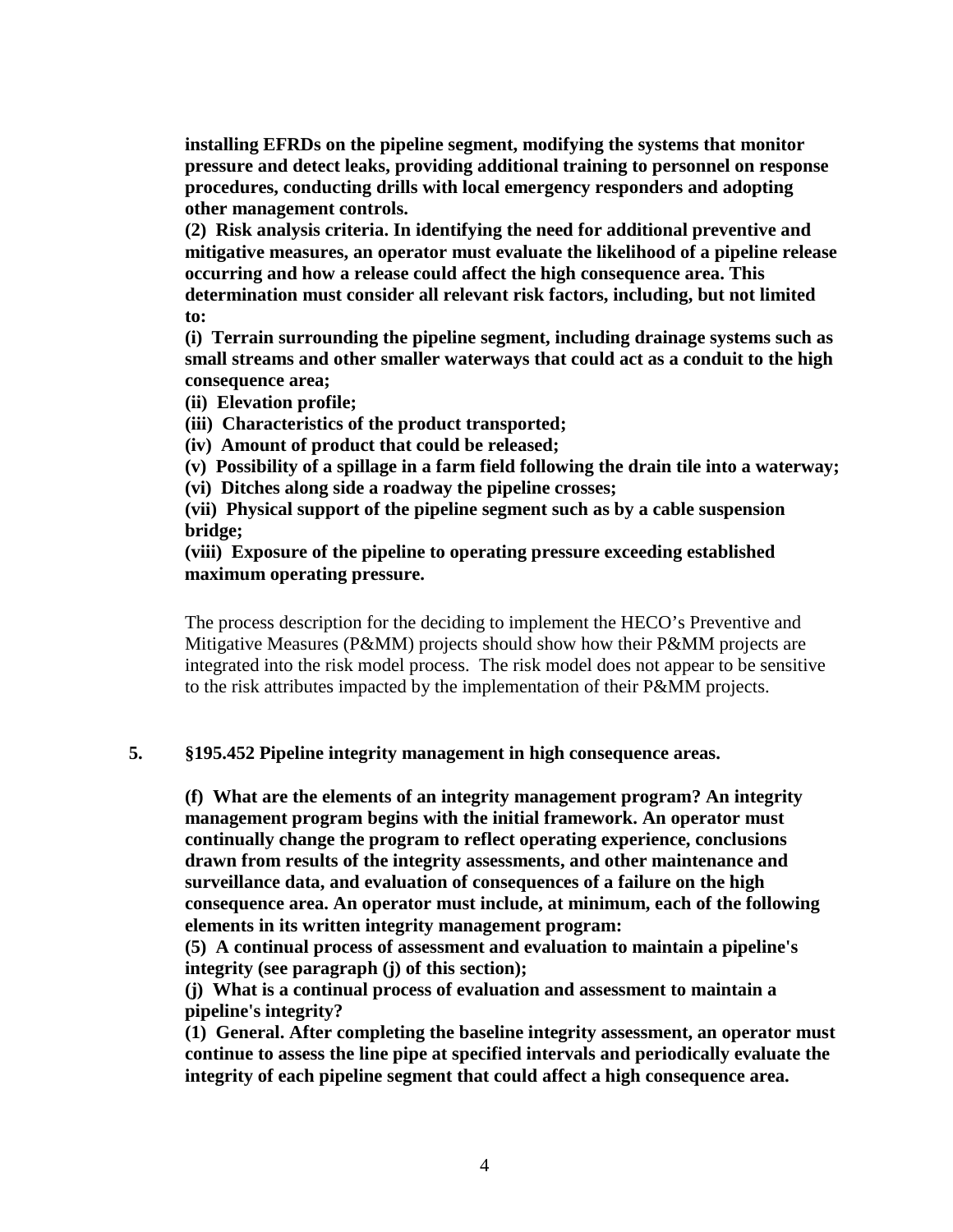**(2) Evaluation. An operator must conduct a periodic evaluation as frequently as needed to assure pipeline integrity. An operator must base the frequency of evaluation on risk factors specific to its pipeline, including the factors specified in paragraph (e) of this section. The evaluation must consider the results of the baseline and periodic integrity assessments, information analysis (paragraph (g) of this section), and decisions about remediation, and preventive and mitigative actions (paragraphs (h) and (i) of this section).**

HECO must ensure that a continual evaluation of their pipeline integrity is being pursued. This means that all information regarding a pipeline's integrity is being continually evaluated to determine impacts on reassessment schedules, assessment methods, and other aspects of HECO's Integrity Management Program. Specifically, PHMSA did not see how known coating conditions were being continually evaluated.

#### **6. §195.452 Pipeline integrity management in high consequence areas.**

**(f) What are the elements of an integrity management program? An integrity management program begins with the initial framework. An operator must continually change the program to reflect operating experience, conclusions drawn from results of the integrity assessments, and other maintenance and surveillance data, and evaluation of consequences of a failure on the high consequence area. An operator must include, at minimum, each of the following elements in its written integrity management program:**

**(7) Methods to measure the program's effectiveness (see paragraph (k) of this section);**

**(k) What methods to measure program effectiveness must be used? An operator's program must include methods to measure whether the program is effective in assessing and evaluating the integrity of each pipeline segment and in protecting the high consequence areas. See Appendix C of this part for guidance on methods that can be used to evaluate a program's effectiveness.**

6. A. The HECO process did not adequately specify the collection of their performance data at a frequency that will provide timely evaluation of the IM program, i.e. the performance measures are only completed at three (3) year intervals.

6. B. The results of their IM program effectiveness evaluation were not adequately communicated to the company personnel who need to make use of the information contain a lot of good and factual information in the timely manner.

Under 49 United States Code, § 60122, you are subject to a civil penalty not to exceed \$100,000 for each violation for each day the violation persists up to a maximum of \$1,000,000 for any related series of violations. We have reviewed the circumstances and supporting documents involved in this case, and have decided not to conduct additional enforcement